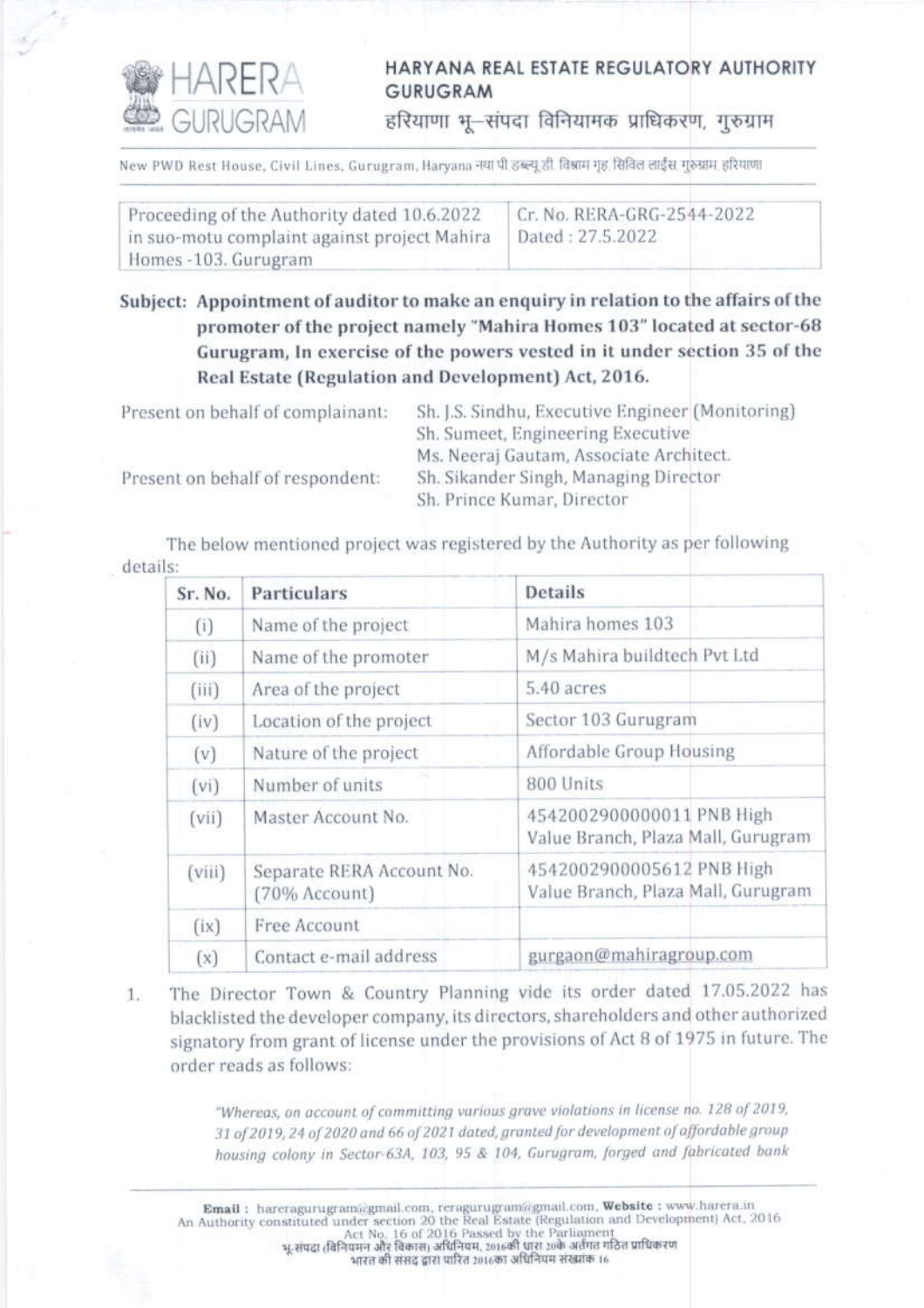

## HARYANA REAL ESTATE REGULATORY AUTHORITY **GURUGRAM** हरियाणा भू-संपदा विनियामक प्राधिकरण, गुरुग्राम

New PWD Rest House, Civil Lines, Gurugram, Haryana नया पी डब्ल्यू डी. विश्राम गृह. सिविल लाईंस. गुरुग्राम. हरियाणा

guarantees and also forged signatures of the bank officials/officer on the bank guarantees which was submitted by CZAR Buildwell Pvt. Ltd., at the time of grant of license No. 66 of 2021 and replacement the old bank guarantees in lieu of fresh Bank Guarantees submitted in the three other licenses as indicated above which were issued to Mahira Buildtech Pvt. Ltd. and CZAR Buildwell Pvt. Ltd. It has been accordingly decided to blacklist the developer compa ny i.e. Mahira Buildtech Pvt. Ltd. & CZAR Buildwell Pvt. Ltd., its Directors, shareholders and other authorized signatory from grant of any new license under the provisions of Act 8 of 1975 in future. Accordingly, all concerned are hereby directed not to process any application of above said company, its Directors and shareholders for grant of license under the Act ibid."

- 2. Sh. Sumeet Engineer Executive and Coordinating Engineering Executive Sh. JS Sindhu visited the site and a report about physical status of construction was submitted. The physical progress of the project is annexed. Construction at site does not seem commensurate to the payments collected and neither the quarterly progress reports of the project are furnished nor the requisite information has been filed in annual audit statement of accounts of the project submitted by the promoter.
- 3. Therefore, the Authority considered it expedient to do so on this complaint/suomotu relating to this Act where it seems that construction is not commensurate to the payment collected from the allottees and about the project neither the QPRs have been submitted nor the requisite information in annual audited statement of accounts of the project have been submitted with the Authority. Keeping in view the reasons recorded above, the Authority called upon the promoter to furnish following information within seven days of notice i.e. by 6th June, 2022.
	- Total amount so far collected/realised from the allottees.  $(i)$
	- (ii) Allottee wise schedule of payment received.
	- (iii) Amount of work done so far on the site.
	- (iv) Percentage of physical progress achieved.
	- Land cost of the project and proportionate land cost of  $(v)$ percentage of physical progress.
	- (vi) The details of the Bank Accounts where the amount realized from allottees has been deposited/received.
	- (vii) The withdrawals from the separate RERA Account where 70% of the amount to be realized from allottees is mandatorily to be deposited.
	- (viii) The proofs of having withdrawn from the separate account after it is certified by an engineer, an architect, and a chartered accountant in practice that the withdrawal is in proportion to the percentage of completion of the project.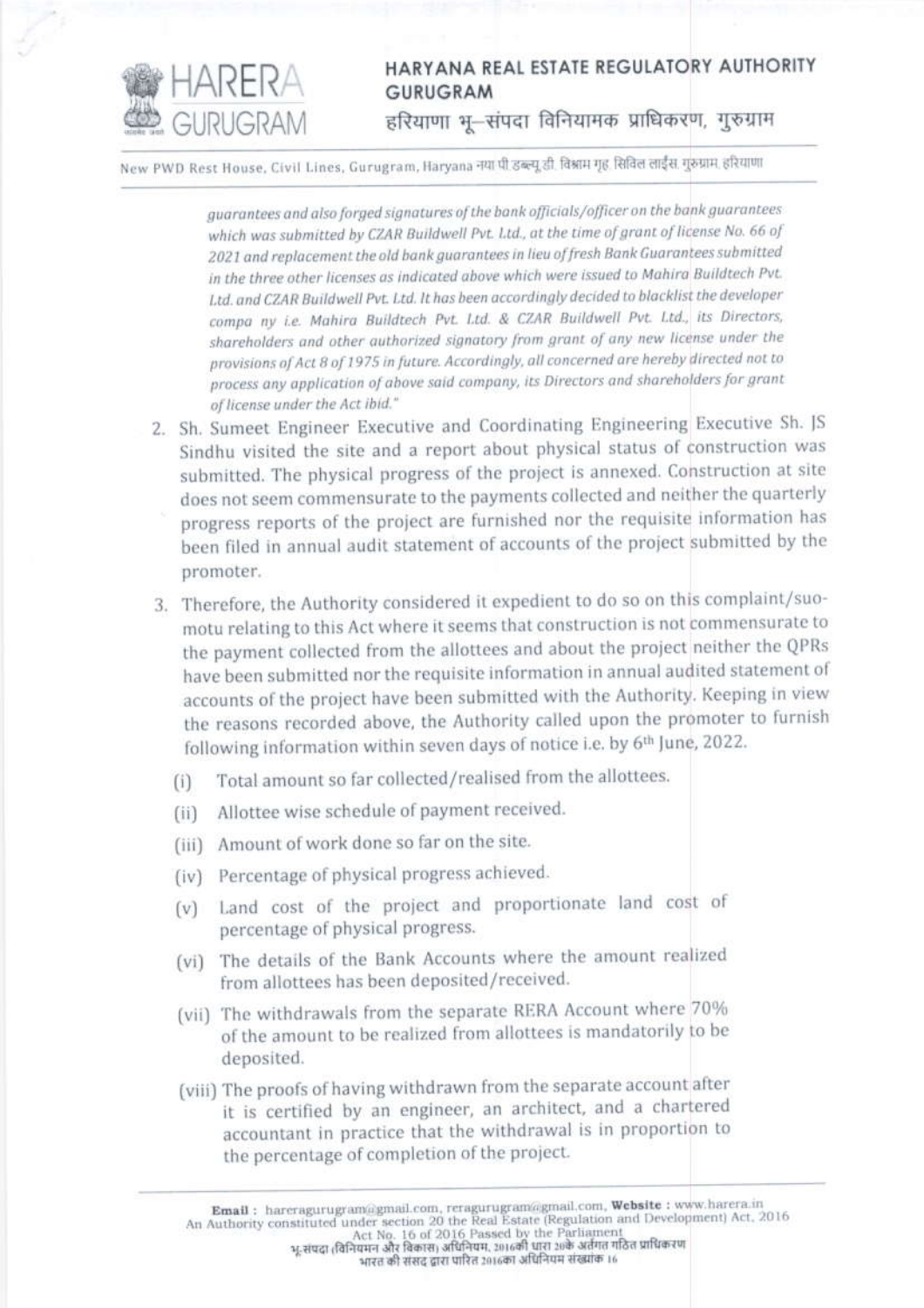

## HARYANA REAL ESTATE REGULATORY AUTHORITY **GURUGRAM**

हरियाणा भू-संपदा विनियामक प्राधिकरण, गुरुग्राम

New PWD Rest House, Civil Lines, Gurugram, Haryana नया पी.डब्ल्यू.डी. विश्राम गृह. सिविल लाईंस. गुरुग्राम. हरियाणा

- (ix) The details of the balance available in the separate RERA Account and whether it is remaining amount in the separate RERA Account out of seventy percentage of total amount realized from the allottees after withdrawals as per provisions of section  $4(2)(1)(D)$ .
- $(x)$  Duly certified and signed by a chartered accountant a statement of accounts and annual audited accounts of the project for the financial year 2019-20 and for the financial year 2020-21.
- (xi) Certificate of the Chartered Accountant that amounts collected for this project and the withdrawals have been in compliance with the proportion to the percentage of completion of the project.
- (xii) Wherever there has been deviation/variation from the provisions of section 4(2)(l)(D) the explanation relating to same.
- (xiii) Copy of documents submitted to Director Town & Country Planning, Haryana in compliance of rules in part IV of the Haryana Development and Regulation of Urban Areas Rules, 1976.
- The Authority exercising powers as vested in it under section 35 of the Real Estate  $4.$ (Regulation and Development) Act, 2016 directed the promoter to furnish in writing the above information and explanation within a period of 7 days from issuance of this notice i.e., by 6th of June, 2022.
- Reply to the notice, submitted by the promoter was not found in order. Hence, the 5. authority, exercising the powers under section 36 of the Act on being satisfied that an act in contravention of this Act, or the rules and regulations made thereunder has been committed and continues to be committed, ordered restraining the promoter withdrawal from the project account i.e. master account/separate RERA account and the fee account or any amount until the conclusion of such inquiry or further orders.
- The promoter is further restrained from creating any third party right by way of 6. mortgage/loan or any other manner on the project land, sold and unsold unit further.
- Now the authority further decides to order forensic audit of the project account on 7. the points mentioned in para 4 above by Grand Mark & Associates (one out of the empaneled list with the authority) and fix the audit fees of Rs. 50,000/- which includes all out of pocket expenses and the promoter has to reimburse the audit fees of the forensic auditor. The forensic auditor shall submit his report within 15 days. The forensic auditor shall conduct this audit under the supervision, direction, and control of the inquiry officer. The promoter is further directed to make available all necessary record pertaining to the project to the inquiry officer and to the forensic auditor for discharge of the assigned task to them without